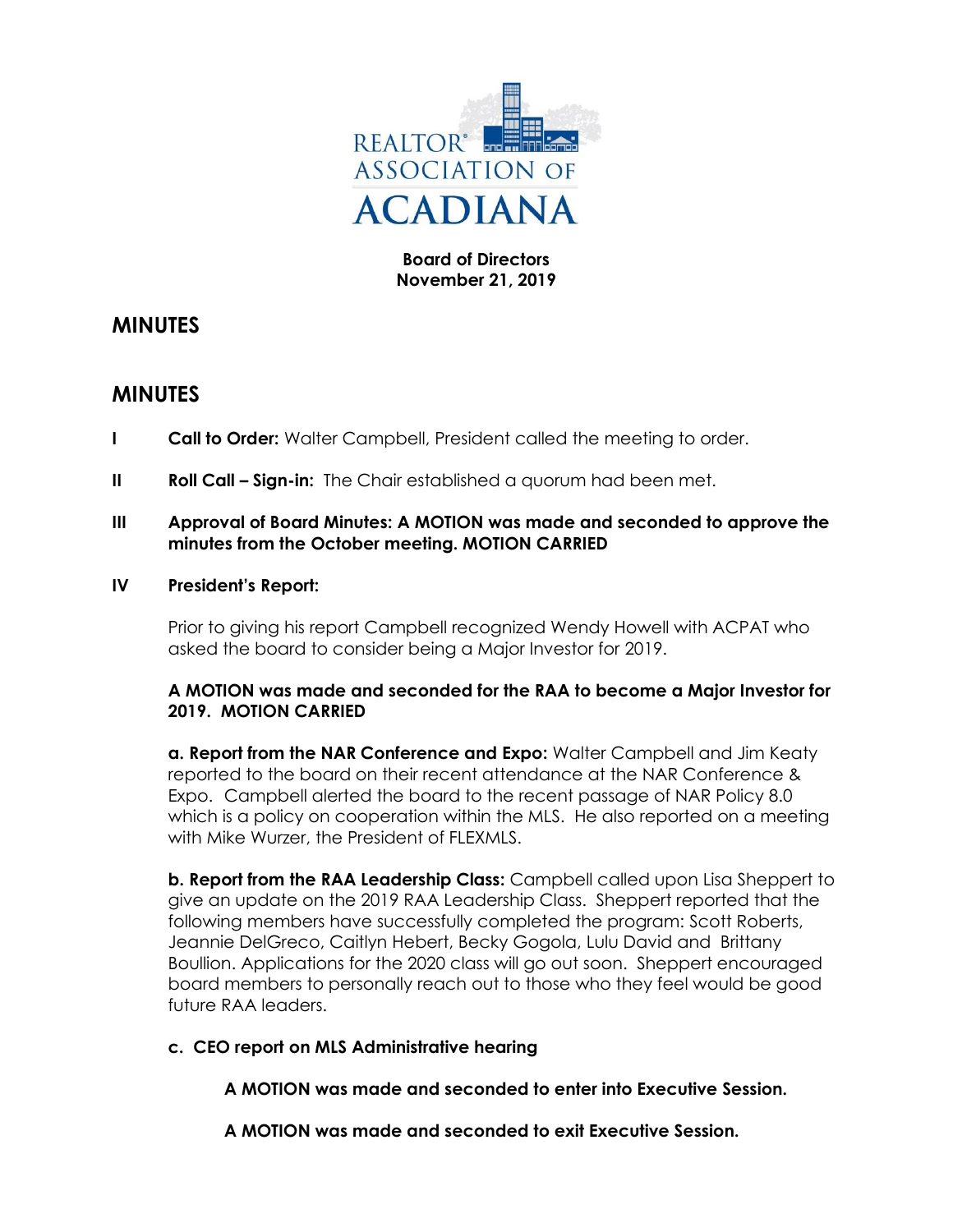**A MOTION was made and seconded to accept the decision of the MLS Administrative Hearing from October 10th . MOTION CARRIED**

#### **V Committee Reports:**

1. **MLS:** Lori McCarthy, MLS Chair presented the minutes from the November MLS Committee. She then called upon Mary Sliman, MLS Director to review with the board the work from the Coming Soon Task Force. This information will be presented to RAA Broker members at the November Broker Breakfast.

**A MOTION was made and seconded to accept the MLS Committee and the Coming Soon Task Force Minutes as presented. MOTION CARRIED**

2. **YPN:** Leslie Guillory, YPN Chair reported on the current status of the YPN section to the board of directors. **A MOTION was made and seconded to accept the YPN report as presented. MOTION CARRIED**

#### **VI Treasurer's Report:**

Reid Smith, Treasurer noted the board member call list was much shorter this month due to the reduction in new members as is typical this time of the year.

He reported the Prudential investment account as of October 31st was 1,232,198.21.

He then reviewed with the board the 2019 Budget vs Actual figures.

The discussion then focused on a status update on the Building Task Force's search for a new home for the RAA. Smith reported that the RAA was under contract on a building located at 234 Rue Beauregard. He outlined the specifics of the contract as well as the notable information on the property. He reported that due to the nature of the RAA's business and need for onsite training the Building Task Force has made a separate offer on a piece of land adjacent to 234 Rue Beauregard and the committee was waiting on a response from the seller. The Committee is under a 60-day due diligence period and is working through all necessary items and will be reporting back to the board.

#### **A MOTION was made and seconded to authorize the Building Committee to spend up to \$10,000 on items needed for the due diligence process once they have confirmed that the lot for additional parking has been secured. Funds will come from RAA's money market account with Homebank. MOTION CARRIED**

Discussion then centered around the 2020 Annual Budget projections. Smith reviewed an Executive Memo on the 2020 Budget which outlined new member services and programs which would be new for the 2020 budget. These items were discussed at length.

Finally, Smith then referred the board to the attached minutes from the 3rd Quarter Budget & Finance Team's meeting.